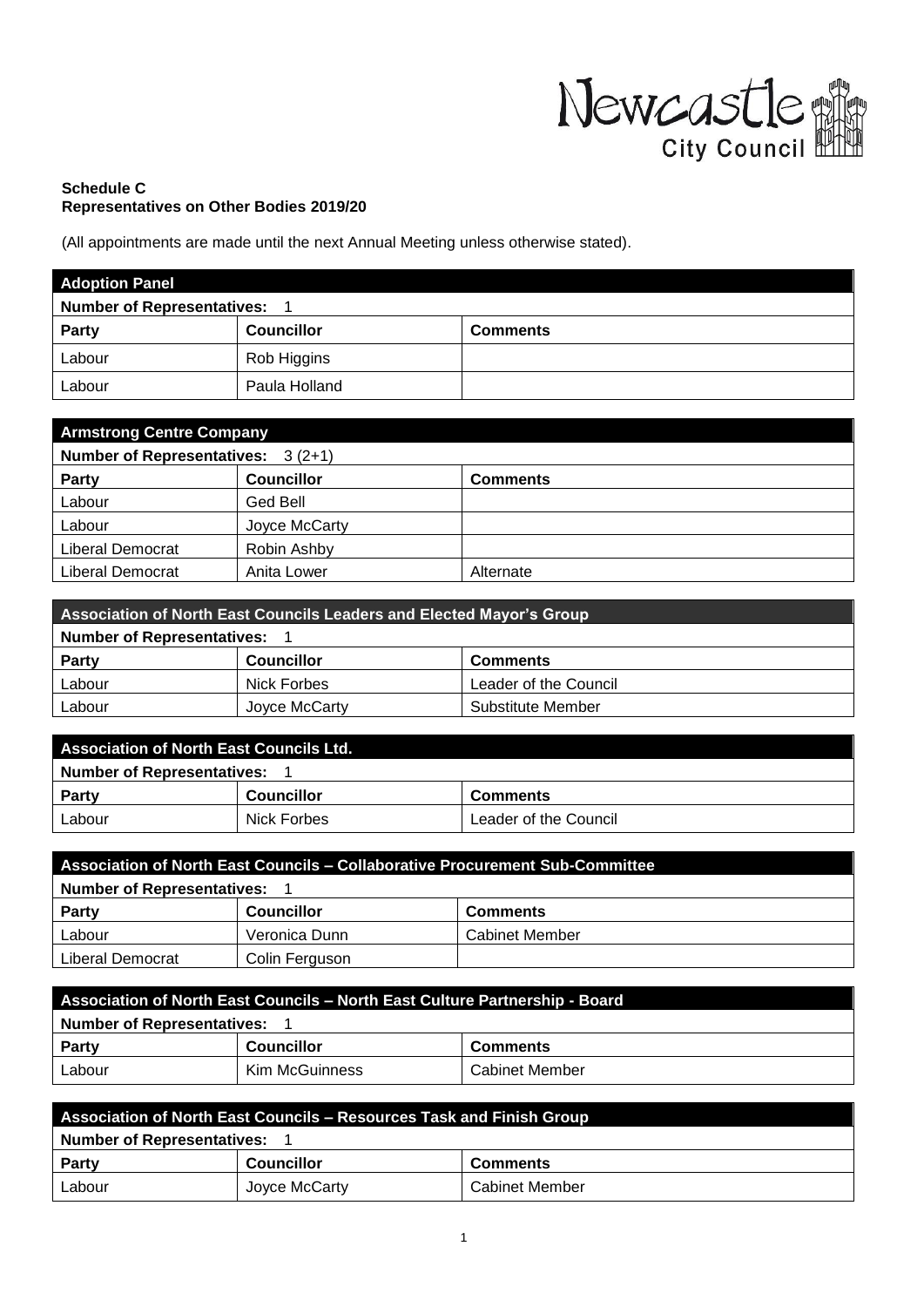| Beamish North of England Museum Board |                      |                 |  |
|---------------------------------------|----------------------|-----------------|--|
| <b>Number of Representatives:</b>     |                      |                 |  |
| <b>Party</b>                          | <b>Councillor</b>    | <b>Comments</b> |  |
| Labour                                | John-Paul Stephenson |                 |  |

| <b>Bus Lane Adjudication Service Joint Committee</b> |                   |                       |  |
|------------------------------------------------------|-------------------|-----------------------|--|
| Number of Representatives:                           |                   |                       |  |
| Party                                                | <b>Councillor</b> | <b>Comments</b>       |  |
| Labour                                               | Arlene Ainsley    | <b>Cabinet Member</b> |  |

| <b>Byker Community Trust</b>                                |                   |                 |  |
|-------------------------------------------------------------|-------------------|-----------------|--|
| <b>Number of Representatives:</b> $1 (+ 1 \text{ officer})$ |                   |                 |  |
| <b>Party</b>                                                | <b>Councillor</b> | <b>Comments</b> |  |
| Labour                                                      | Nick Kemp         | Ward Member     |  |

| <b>Centre for Life Board</b>      |                   |                 |  |
|-----------------------------------|-------------------|-----------------|--|
| <b>Number of Representatives:</b> |                   |                 |  |
| <b>Party</b>                      | <b>Councillor</b> | <b>Comments</b> |  |
| Labour                            | Irim Ali          |                 |  |

| <b>Centre West (Newcastle) Ltd</b>                                                             |                   |                 |  |
|------------------------------------------------------------------------------------------------|-------------------|-----------------|--|
| <b>Number of Representatives:</b> 2 (Members must be from Monument, Wingrove or Elswick Wards) |                   |                 |  |
| <b>Party</b>                                                                                   | <b>Councillor</b> | <b>Comments</b> |  |
| Labour                                                                                         | Jane Byrne        |                 |  |
| Labour                                                                                         | Habib Rahman      |                 |  |

| <b>Charity of the Hospital of St Mary the Virgin</b> |                   |                 |
|------------------------------------------------------|-------------------|-----------------|
| <b>Number of Representatives: 2</b>                  |                   |                 |
| <b>Party</b>                                         | <b>Councillor</b> | <b>Comments</b> |
| Labour                                               | Vacancy           |                 |
| N/A                                                  | Rosie Hogg        |                 |

| <b>Eldon Square Company</b>         |                   |                       |  |
|-------------------------------------|-------------------|-----------------------|--|
| Number of Representatives: $3(2+1)$ |                   |                       |  |
| <b>Party</b>                        | <b>Councillor</b> | <b>Comments</b>       |  |
| Labour                              | Nick Forbes       | <b>Cabinet Member</b> |  |
| Labour                              | Ged Bell          | <b>Cabinet Member</b> |  |
| Liberal Democrat                    | Robin Ashby       |                       |  |

| <b>Eurocities</b>                 |                   |                       |  |
|-----------------------------------|-------------------|-----------------------|--|
| <b>Number of Representatives:</b> |                   |                       |  |
| <b>Party</b>                      | <b>Councillor</b> | <b>Comments</b>       |  |
| Labour                            | Joyce McCarty     | <b>Cabinet Member</b> |  |

| <b>Exhibition and Brandling Parks Community Trust</b>                                |  |  |                |
|--------------------------------------------------------------------------------------|--|--|----------------|
| <b>Number of Representatives:</b> 2 (1 Member from South Jesmond Ward and 1 Officer) |  |  |                |
| <b>Councillor</b><br>Party<br><b>Comments</b>                                        |  |  | Continued over |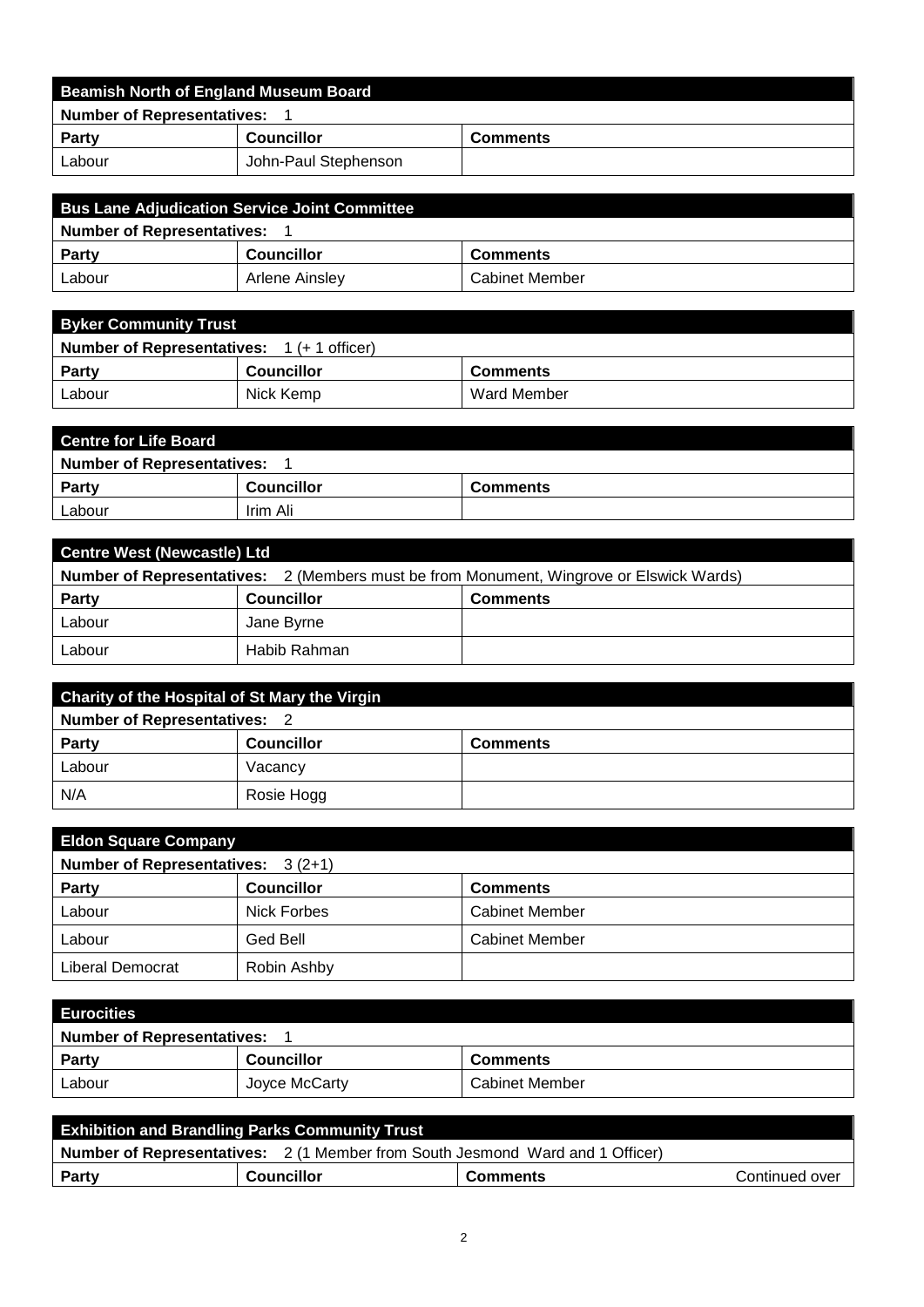| ∟abour<br>. | ∙elıcıtv<br>' Mendelson<br>_____ | Ward<br>. Member |
|-------------|----------------------------------|------------------|
|             |                                  |                  |

| <b>Fostering Panel</b>            |                   |                 |  |
|-----------------------------------|-------------------|-----------------|--|
| <b>Number of Representatives:</b> |                   |                 |  |
| <b>Party</b>                      | <b>Councillor</b> | <b>Comments</b> |  |
| Labour                            | Paula Holland     |                 |  |

| <b>Gateshead and Newcastle Partnership</b>                                              |                          |                          |
|-----------------------------------------------------------------------------------------|--------------------------|--------------------------|
| <b>Number of Representatives:</b> 6 (5+1) (fixed in accordance with terms of reference) |                          |                          |
| Party                                                                                   | <b>Councillor</b>        | <b>Comments</b>          |
| Labour                                                                                  | Nick Forbes              | <b>Leader of Council</b> |
| Labour                                                                                  | Veronica Dunn            | <b>Cabinet Member</b>    |
| Labour                                                                                  | Karen Kilgour            | <b>Cabinet Member</b>    |
| Labour                                                                                  | Joyce McCarty            | <b>Cabinet Member</b>    |
| Labour                                                                                  | <b>Kim McGuinness</b>    | <b>Cabinet Member</b>    |
| Labour                                                                                  | Arlene Ainsley           | Substitute               |
| Labour                                                                                  | Ged Bell                 | Substitute               |
| Labour                                                                                  | <b>Clare Penny Evans</b> | Substitute               |
| Labour                                                                                  | Nick Kemp                | Substitute               |
| Labour                                                                                  | Linda Hobson             | Substitute               |
| Liberal Democrat                                                                        | Nick Cott                |                          |
| Liberal Democrat                                                                        | Henry Gallagher          | Substitute               |
| Liberal Democrat                                                                        | Anita Lower              | Substitute               |

| Hadrian's Wall Heritage Site Partnership Board |                   |                 |  |
|------------------------------------------------|-------------------|-----------------|--|
| <b>Number of Representatives:</b>              |                   |                 |  |
| <b>Party</b>                                   | <b>Councillor</b> | <b>Comments</b> |  |
| Labour                                         | Rob Higgins       |                 |  |

| <b>Heart of the City Partnership</b> |                   |                 |  |
|--------------------------------------|-------------------|-----------------|--|
| <b>Number of Representatives: 2</b>  |                   |                 |  |
| <b>Party</b>                         | <b>Councillor</b> | <b>Comments</b> |  |
| Labour                               | Kim McGuinness    |                 |  |
| Labour                               | David Cook        |                 |  |

| International Newcastle Community Interest Company |                   |                       |
|----------------------------------------------------|-------------------|-----------------------|
| <b>Number of Representatives:</b>                  |                   |                       |
| <b>Party</b>                                       | <b>Councillor</b> | <b>Comments</b>       |
| Labour                                             | Joyce McCarty     | <b>Cabinet Member</b> |

| <b>Leazes Homes</b>               |                   |                 |  |
|-----------------------------------|-------------------|-----------------|--|
| <b>Number of Representatives:</b> |                   |                 |  |
| Party                             | <b>Councillor</b> | <b>Comments</b> |  |
| Labour                            | Linda Hobson      |                 |  |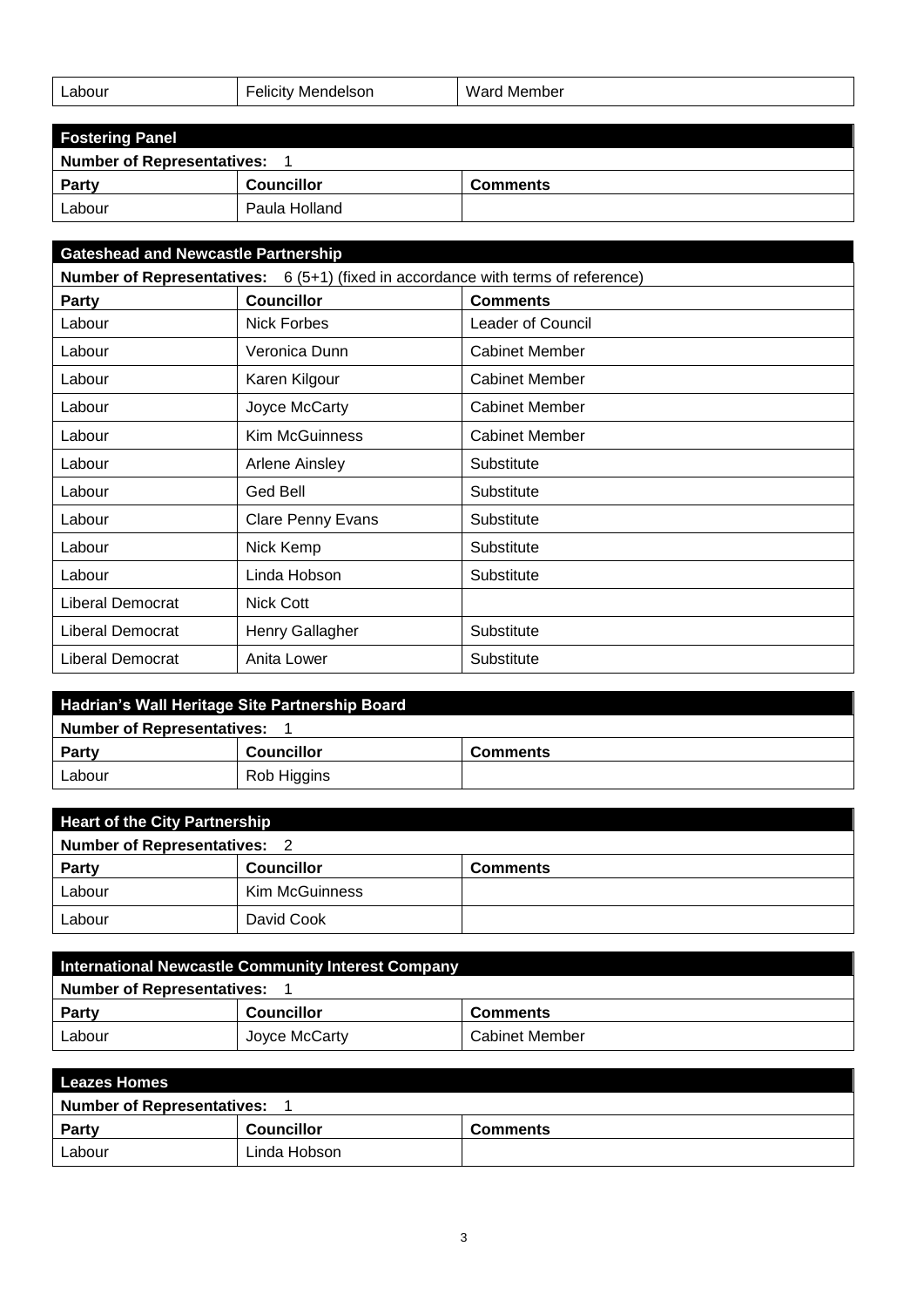| <b>LGA City Regions Group</b>                        |                   |                   |  |
|------------------------------------------------------|-------------------|-------------------|--|
| <b>Number of Representatives:</b><br>1 (+ 1 officer) |                   |                   |  |
| <b>Party</b>                                         | <b>Councillor</b> | <b>Comments</b>   |  |
| Labour                                               | Nick Forbes       | Leader of Council |  |

| <b>LGA General Assembly</b>               |                   |                          |  |
|-------------------------------------------|-------------------|--------------------------|--|
| <b>Number of Representatives:</b> 4 (3+1) |                   |                          |  |
| <b>Party</b>                              | <b>Councillor</b> | <b>Comments</b>          |  |
| Labour                                    | Nick Forbes       | Leader of Council        |  |
| Labour                                    | Joyce McCarty     | Deputy Leader of Council |  |
| Labour                                    | Paula Holland     | Chair of Group           |  |
| <b>Liberal Democrat</b>                   | Anita Lower       | Leader of Opposition     |  |

| <b>MEA Trust</b>                  |                   |                 |  |
|-----------------------------------|-------------------|-----------------|--|
| <b>Number of Representatives:</b> |                   |                 |  |
| <b>Party</b>                      | <b>Councillor</b> | <b>Comments</b> |  |
| Labour                            | Teresa Cairns     |                 |  |

| Newcastle Armed Forces Forum      |                   |                       |  |
|-----------------------------------|-------------------|-----------------------|--|
| <b>Number of Representatives:</b> |                   |                       |  |
| <b>Party</b>                      | <b>Councillor</b> | <b>Comments</b>       |  |
| Labour                            | Karen Kilgour     | Armed Forces Champion |  |

| <b>Newcastle Culture Investment Fund</b> |                                      |                       |
|------------------------------------------|--------------------------------------|-----------------------|
| <b>Number of Representatives: 2</b>      |                                      |                       |
| Party                                    | <b>Comments</b><br><b>Councillor</b> |                       |
| Labour                                   | Joyce McCarty                        | <b>Cabinet Member</b> |
| Labour                                   | Kim McGuinness                       | <b>Cabinet Member</b> |

| <b>Newcastle Dispensary Relief in Sickness Charity</b> |                   |                                      |  |
|--------------------------------------------------------|-------------------|--------------------------------------|--|
| <b>Number of Representatives:</b> 1 (+ 1 officer)      |                   |                                      |  |
| Party                                                  | <b>Councillor</b> | <b>Comments</b>                      |  |
| Labour                                                 | Joyce McCarty     |                                      |  |
| Officer                                                | Alison McDowell   | Assistant Director Adult Social Care |  |

| Newcastle Fairtrade Partnership   |                   |                 |  |
|-----------------------------------|-------------------|-----------------|--|
| <b>Number of Representatives:</b> |                   |                 |  |
| <b>Party</b>                      | <b>Councillor</b> | <b>Comments</b> |  |
| Labour                            | Nigel Todd        |                 |  |

| <b>Newcastle Futures Limited</b>  |                   |                 |  |
|-----------------------------------|-------------------|-----------------|--|
| <b>Number of Representatives:</b> |                   |                 |  |
| <b>Party</b>                      | <b>Councillor</b> | <b>Comments</b> |  |
| Labour                            | Ged Bell          | Cabinet Member  |  |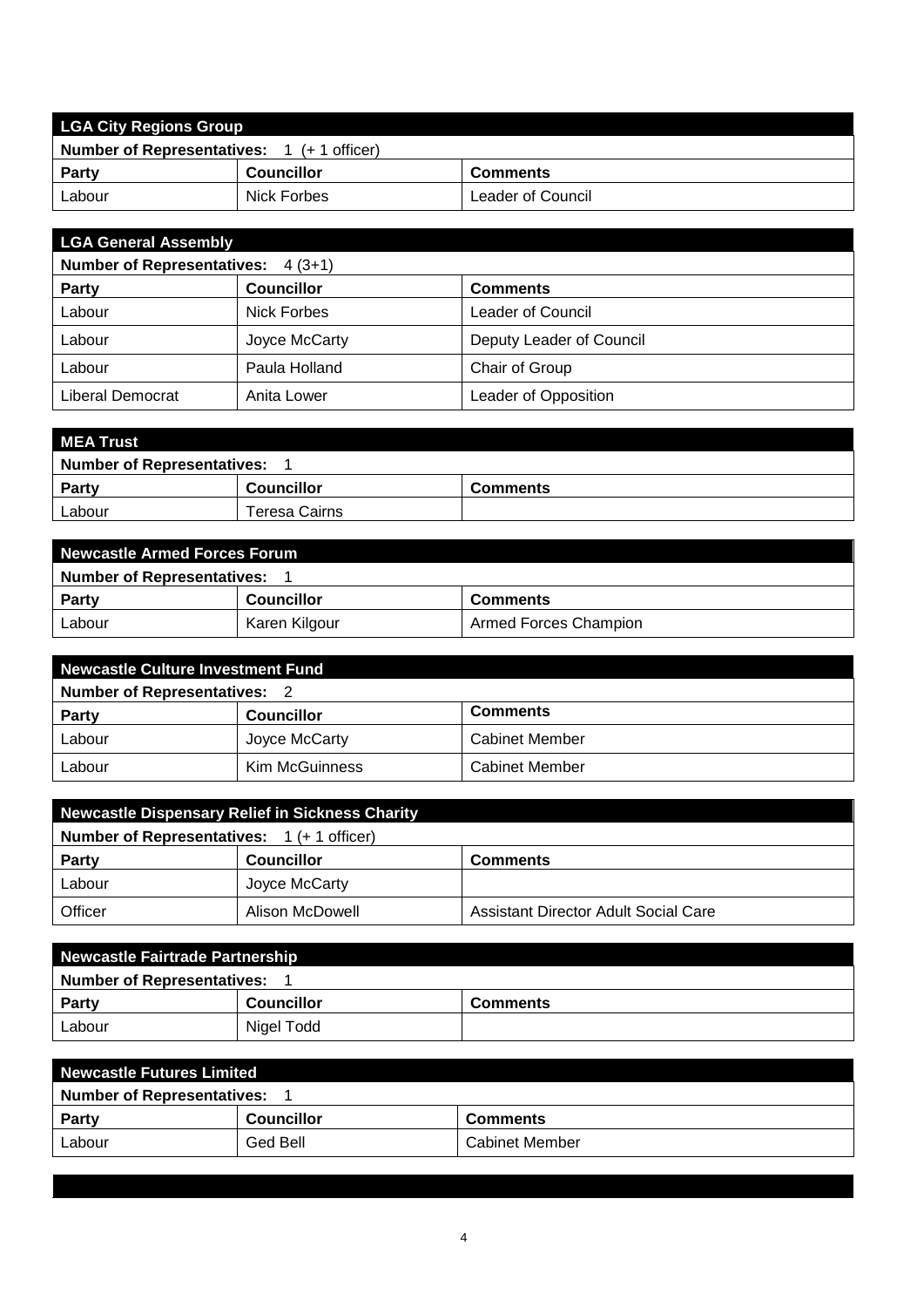| Newcastle International Airport Consultative Committee |                   |                 |  |
|--------------------------------------------------------|-------------------|-----------------|--|
| <b>Number of Representatives:</b>                      |                   |                 |  |
| <b>Party</b>                                           | <b>Councillor</b> | <b>Comments</b> |  |
| Labour                                                 | Linda Wright      | Ward Member     |  |

| Newcastle Law Centre                |                   |                 |  |
|-------------------------------------|-------------------|-----------------|--|
| <b>Number of Representatives: 2</b> |                   |                 |  |
| <b>Party</b>                        | <b>Councillor</b> | <b>Comments</b> |  |
| Labour                              | Melissa Davis     |                 |  |
| Labour                              | Irim Ali          |                 |  |

| Newcastle Safeguarding Children Board |                   |                       |  |
|---------------------------------------|-------------------|-----------------------|--|
| <b>Number of Representatives:</b>     |                   |                       |  |
| Party                                 | <b>Councillor</b> | <b>Comments</b>       |  |
| Labour                                | Veronica Dunn     | <b>Cabinet Member</b> |  |

| <b>Newcastle Science City</b>                     |                   |                       |  |
|---------------------------------------------------|-------------------|-----------------------|--|
| <b>Number of Representatives:</b> 1 (+ 1 officer) |                   |                       |  |
| <b>Party</b>                                      | <b>Councillor</b> | <b>Comments</b>       |  |
| Labour                                            | Nick Forbes       | <b>Cabinet Member</b> |  |
| Labour                                            | Ged Bell          | Substitute Member     |  |

| <b>Newcastle Transport Forum</b>      |                        |                       |  |
|---------------------------------------|------------------------|-----------------------|--|
| Number of Representatives: $4(3 + 1)$ |                        |                       |  |
| <b>Party</b>                          | <b>Councillor</b>      | <b>Comments</b>       |  |
| Labour                                | Joyce McCarty          | Chair                 |  |
| Labour                                | Arlene Ainsley         | <b>Cabinet Member</b> |  |
| Labour                                | <b>Stephen Fairlie</b> |                       |  |
| Liberal Democrat                      | <b>Greg Stone</b>      |                       |  |

| Newcastle upon Tyne Hospitals NHS Foundation Trust - Council of Governors |                   |                 |  |
|---------------------------------------------------------------------------|-------------------|-----------------|--|
| <b>Number of Representatives:</b> 1 (+ 1 officer)                         |                   |                 |  |
| <b>Party</b>                                                              | <b>Councillor</b> | <b>Comments</b> |  |
| Labour                                                                    | Ann Schofield     |                 |  |

| North East Poverty Commission     |                   |                 |  |
|-----------------------------------|-------------------|-----------------|--|
| <b>Number of Representatives:</b> |                   |                 |  |
| Party                             | <b>Councillor</b> | <b>Comments</b> |  |
| Labour                            | Veronica Dunn     | Cabinet Member  |  |

| North East Regional Employers Organisation for Local Authorities |               |                       |  |
|------------------------------------------------------------------|---------------|-----------------------|--|
| Number of Representatives: 4 (3+1)                               |               |                       |  |
| Party<br><b>Councillor</b><br><b>Comments</b>                    |               |                       |  |
| Labour                                                           | Joyce McCarty | <b>Cabinet Member</b> |  |
| Labour                                                           | Ged Bell      | <b>Cabinet Member</b> |  |
| Labour                                                           | Nick Kemp     | <b>Cabinet Member</b> |  |
| Liberal Democrat                                                 | Tom Woodwark  |                       |  |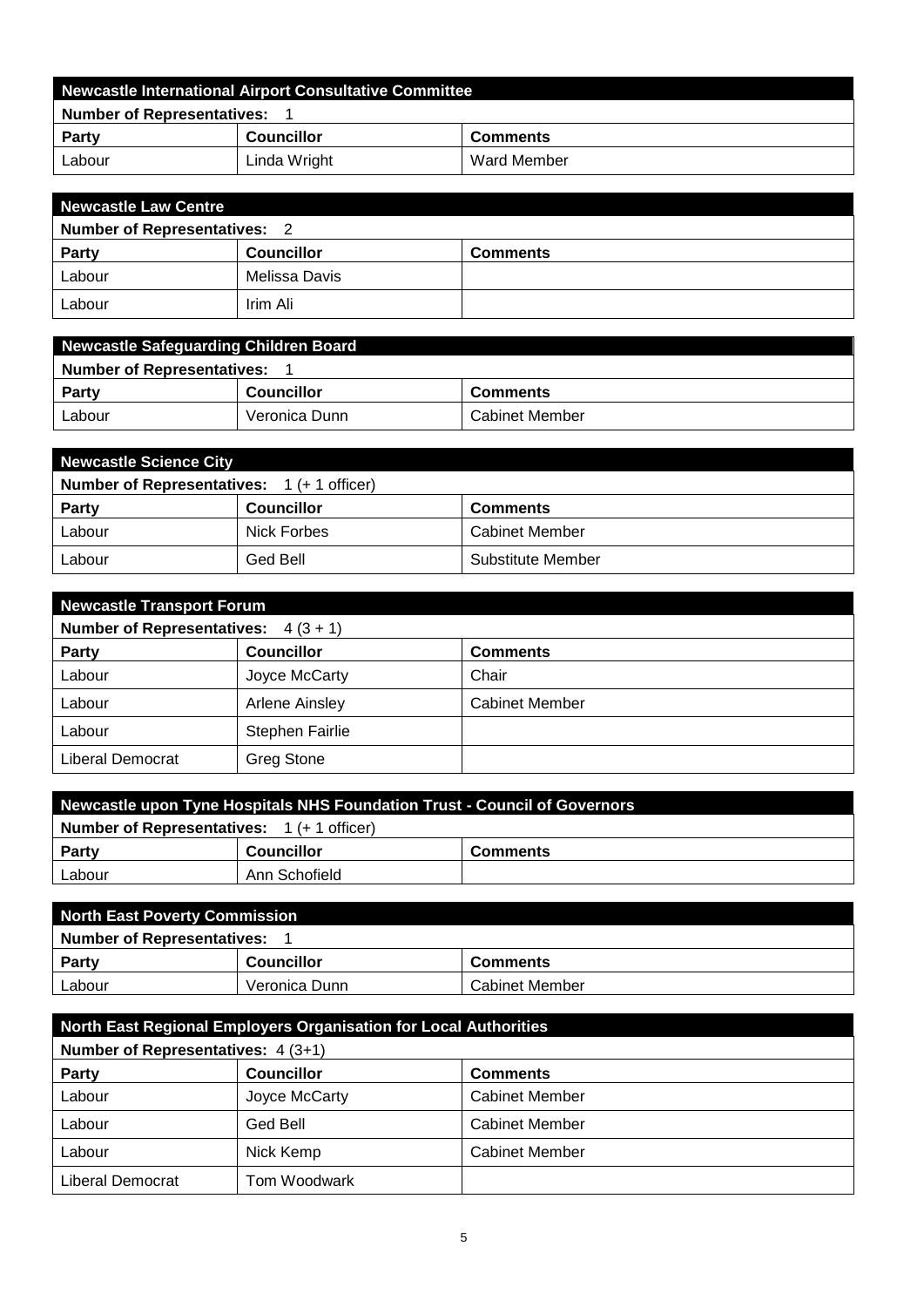| North of England Reserve Forces and Cadets Association |                   |                 |  |
|--------------------------------------------------------|-------------------|-----------------|--|
| <b>Number of Representatives:</b>                      |                   |                 |  |
| Party                                                  | <b>Councillor</b> | <b>Comments</b> |  |
| Liberal Democrat                                       | Robin Ashby       |                 |  |

| Northern Stage (Theatrical Productions) Limited (trading as Northern Stage) |                   |                 |  |
|-----------------------------------------------------------------------------|-------------------|-----------------|--|
| <b>Number of Representatives:</b>                                           |                   |                 |  |
| Party                                                                       | <b>Councillor</b> | <b>Comments</b> |  |
| Labour                                                                      | Kim McGuinness    |                 |  |

| Northumberland Tyne and Wear NHS Foundation Trust - Council of Governors |                           |                             |  |
|--------------------------------------------------------------------------|---------------------------|-----------------------------|--|
| <b>Number of Representatives:</b>                                        |                           |                             |  |
| Party                                                                    | <b>Councillor</b>         | <b>Comments</b>             |  |
| Labour                                                                   | <b>Felicity Mendelson</b> | Governor – Members' Council |  |

| <b>Northumbria Regional Flood and Coastal Committee</b> |                   |                       |  |
|---------------------------------------------------------|-------------------|-----------------------|--|
| <b>Number of Representatives:</b>                       |                   |                       |  |
| <b>Party</b>                                            | <b>Councillor</b> | <b>Comments</b>       |  |
| Labour                                                  | Nick Kemp         | <b>Cabinet Member</b> |  |
| Labour                                                  | Arlene Ainsley    | Substitute            |  |

| <b>Parks Trust</b>                |                       |                       |  |
|-----------------------------------|-----------------------|-----------------------|--|
| <b>Number of Representatives:</b> |                       |                       |  |
| <b>Party</b>                      | <b>Councillor</b>     | <b>Comments</b>       |  |
| Labour                            | <b>Kim McGuinness</b> | <b>Cabinet Member</b> |  |
| Labour                            | Anya Durrant          |                       |  |

| <b>PATROL (Parking and Traffic Regulations Outside London) Adjudication Joint Committee</b> |                   |                       |  |
|---------------------------------------------------------------------------------------------|-------------------|-----------------------|--|
| <b>Number of Representatives:</b>                                                           |                   |                       |  |
| Party                                                                                       | <b>Councillor</b> | <b>Comments</b>       |  |
| Labour                                                                                      | Arlene Ainsley    | <b>Cabinet Member</b> |  |

| Safe Newcastle Partnership        |                   |                 |  |
|-----------------------------------|-------------------|-----------------|--|
| <b>Number of Representatives:</b> |                   |                 |  |
| Party                             | <b>Councillor</b> | <b>Comments</b> |  |
| Labour                            | Clare Penny-Evans | Cabinet Member  |  |

| <b>Sport Newcastle</b>                                      |                   |                       |  |
|-------------------------------------------------------------|-------------------|-----------------------|--|
| <b>Number of Representatives:</b> $1 (+ 1 \text{ officer})$ |                   |                       |  |
| Party                                                       | <b>Councillor</b> | <b>Comments</b>       |  |
| Labour                                                      | Kim McGuinness    | <b>Cabinet Member</b> |  |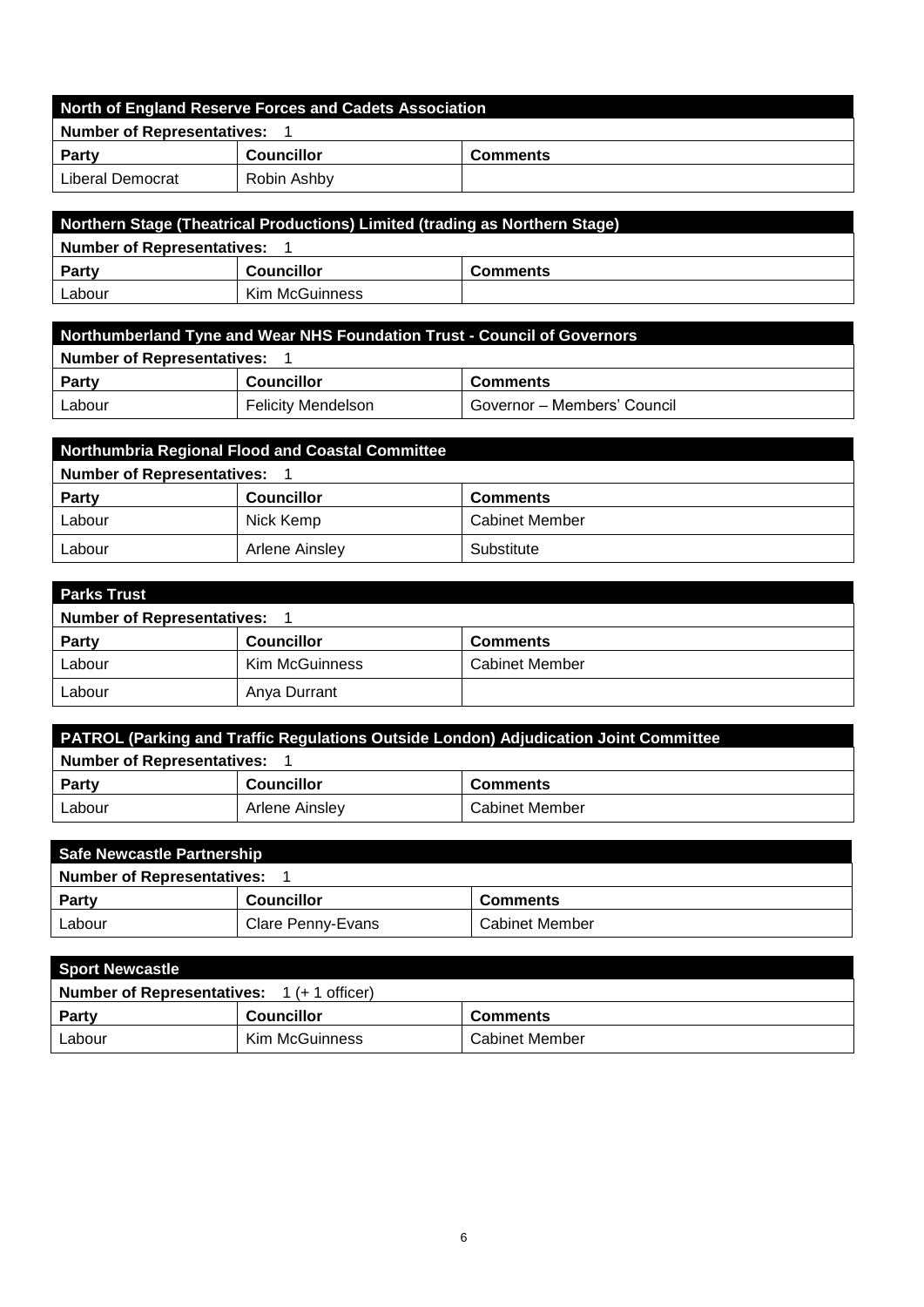| <b>St Mary Magdalene and Holy Jesus Trust</b> |                   |                 |  |
|-----------------------------------------------|-------------------|-----------------|--|
| <b>Number of Representatives: 3</b>           |                   |                 |  |
| <b>Party</b>                                  | <b>Councillor</b> | <b>Comments</b> |  |
| Labour                                        | Linda Wright      |                 |  |
| Labour                                        | Hazel Stephenson  |                 |  |
| Liberal Democrat                              | Aidan King        |                 |  |

| <b>Standing Advisory Council on Religious Education (SACRE)</b> |                   |                 |
|-----------------------------------------------------------------|-------------------|-----------------|
| <b>Number of Representatives: 4 (3+1)</b>                       |                   |                 |
| Party                                                           | <b>Councillor</b> | <b>Comments</b> |
| Labour                                                          | Oskar Avery       |                 |
| Labour                                                          | Vacancy           |                 |
| Labour                                                          | Vacancy           |                 |
| Liberal Democrat                                                | Pauline Allen     |                 |

## **Students in Newcastle Forum**

| Number of Representatives: 8 (6+2) |                           |                                 |
|------------------------------------|---------------------------|---------------------------------|
| <b>Party</b>                       | <b>Councillor</b>         | <b>Comments</b>                 |
| Labour                             | Joyce McCarty             | Chair, Deputy Leader of Council |
| Labour                             | Stella Postlethwaite      | <b>Ward Member</b>              |
| Labour                             | Paula Holland             | <b>Ward Member</b>              |
| Labour                             | Shumel Rahman             | <b>Ward Member</b>              |
| Labour                             | Lara Ellis                | <b>Ward Member</b>              |
| Labour                             | <b>Felicity Mendelson</b> | <b>Ward Member</b>              |
| Liberal Democrat                   | Gareth Kane               | <b>Ward Member</b>              |
| Liberal Democrat                   | Gerry Keating             |                                 |

## **Taylor's Educational Foundation**

**Number of Representatives:** 3 Members from Lemington, Chapel, Denton & Westerhope or Callerton & Throckley (polling districts E01, E02,E03 and E04 only) wards

| Party  | <b>Councillor</b>   | <b>Comments</b> |
|--------|---------------------|-----------------|
| Labour | Stephen Fairlie     | To May 2021     |
| Labour | Linda Wright        | To May 2021     |
| Labour | <b>Brian Hunter</b> | To May 2021     |

| Thomas Thompson Poor Rate Gift for the People of Byker              |                   |                 |
|---------------------------------------------------------------------|-------------------|-----------------|
| <b>Number of Representatives:</b> 2 Members must be from Byker Ward |                   |                 |
| <b>Party</b>                                                        | <b>Councillor</b> | <b>Comments</b> |
| Labour                                                              | George Allison    |                 |
| Labour                                                              | Nick Kemp         |                 |

| Tyne and Wear Local Access Forum  |                   |                 |
|-----------------------------------|-------------------|-----------------|
| <b>Number of Representatives:</b> |                   |                 |
| Party                             | <b>Councillor</b> | <b>Comments</b> |
| Labour                            | Arlene Ainsley    |                 |